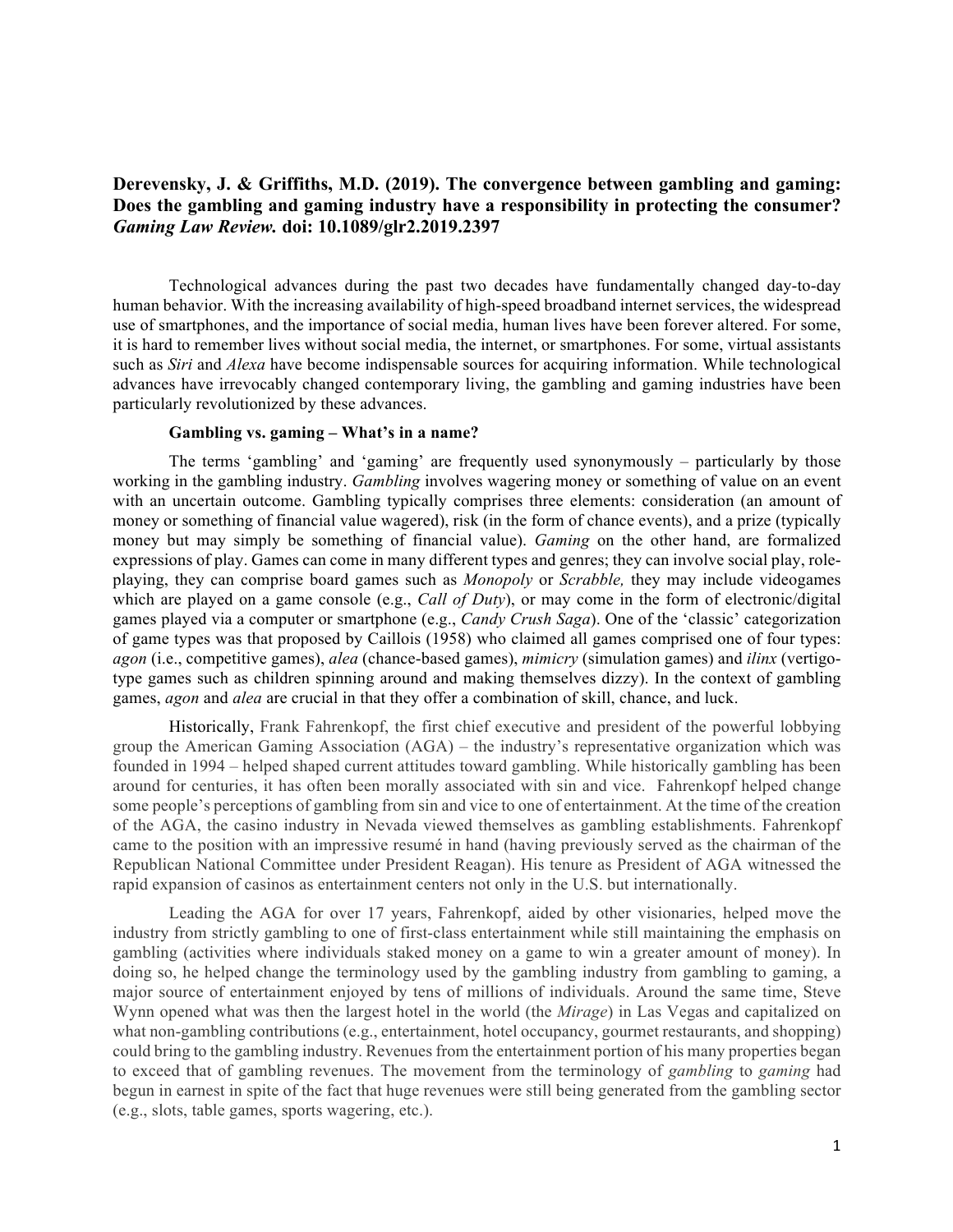The history of games, as Caillois noted, also dates back for centuries. In the latter half of the  $20<sup>th</sup>$ century, new electronic games began to emerge (i.e., videogames) followed by digital online games in the 2000s. The history of videogames goes as far back as the 1950s, with its popularity rapidly growing in the 1970s and 1980s. From *3D Tic-Tac-Toe* and *Pong* to *Mario Bros, FarmVille, Mafia Wars, Candy Crush* and now "cloud streaming gaming" such as *Grand Theft Auto, League of Legends, Game of Thrones, Minecraft* and *Fortnite*, and a multibillion-dollar business has emerged with millions of people worldwide engaged in *gaming*. While videogame consoles and handheld games continue to evolve and still remain popular, there is a clear movement toward online gaming on the 'cloud'. The vast majority of these games are played for fun, although in some games individuals can wager on the outcome of events. Technology has also brought about the convergence gambling and gaming over the past decade (Griffiths et al., 2014; King et al., 2010). Whether in the form of 'loot boxes', simulated social casino games, or e-sports, there is an evolving migration and intersection between gambling and gaming.

### **Gambling and gaming convergence**

Both gambling and gaming activities have become recognized as sharing similar features at structural and aesthetic levels, especially with the advent of online gambling and online gaming although papers going back decades have highlighted the similarities (e.g., Fisher & Griffiths, 1995; Griffiths, 1991). Technological advances have permitted digital media content to be shared across multiple devices and networks, sometimes referred to as digital convergence (Griffiths, 2013; Gainsbury et al., 2015; King et al., 2015). There has been concern that the structural boundaries between gaming and gambling has in some cases become blurred. King and his colleagues have argued that the overlap between gambling and gaming have become indistinguishable such that "hybrid gambling activities have adopted features of gaming and vice-versa" (Gainsbury et al., 2015; King et al., 2015).

The Morgan Stanley Research Report (2012) noted five primary types of convergence between gaming and gambling: (i) the introduction of gambling elements into social media games; (ii) the use of social gaming features on online gambling sites; (iii) the gamblification of non-gambling type games in which individuals have the opportunity to win items of value; (iv) the consolidation of similar games on non-monetary sites where the operator of both non-gambling activities and online gambling activities are the same; and (v) the cross-marketing of online gambling sites to social casino players.

#### **Some examples of convergence: Lottery products, social casino games, loot boxes and e-sports**

Lottery corporations around the world have incorporated both childhood and adult games into scratchcards. Game themes such as *Monopoly, Twister, Scrabble Sudoku, Yahtzee, Battleship*, *Bingo,* and *Pictionary* (among many others) can be readily found. Today's casino includes considerable digital technology adapted from the gaming industry. The slot machines found in casinos incorporate sophisticated graphics, frequently adapting themes from familiar games (e.g., *Texas Tea Pinball, Guitar Warrior, Mario Bros.*).

The convergence between gaming and gambling is particularly noticeable in the rise of social casino type games (e.g., *DoubleDown Casino*, online gambling simulated practice sites or demo games designed to allow individuals to gamble for fun using virtual currency). These games clearly simulate many features of actual gambling activities while others allow players to spend money in order to continue playing (Derevensky & Gainsbury, 2016; Griffiths, 2015; King et al., 2015). Gainsbury and colleagues (2015) concluded that these games may be offered as a separate product or may actually be linked directly to a gambling product (online or land-based). Of concern is that many online gambling practice sites have simulated gambling activities with unusually high payout rates in order to keep players engaged. Another major concern is the lack of age restrictions for playing social casino games (interestingly there are some gambling simulated videogames where the stated recommended age is 3+ for consumers, for example, PlayStation 2's *Casino Challenge*). These social games remain enormously popular, with almost 2.5 billion active videogame players (Statista, 2019a). The structural characteristics of these social casino games closely mimic those of traditional gambling games and may serve as a gateway, precursor and/or pre-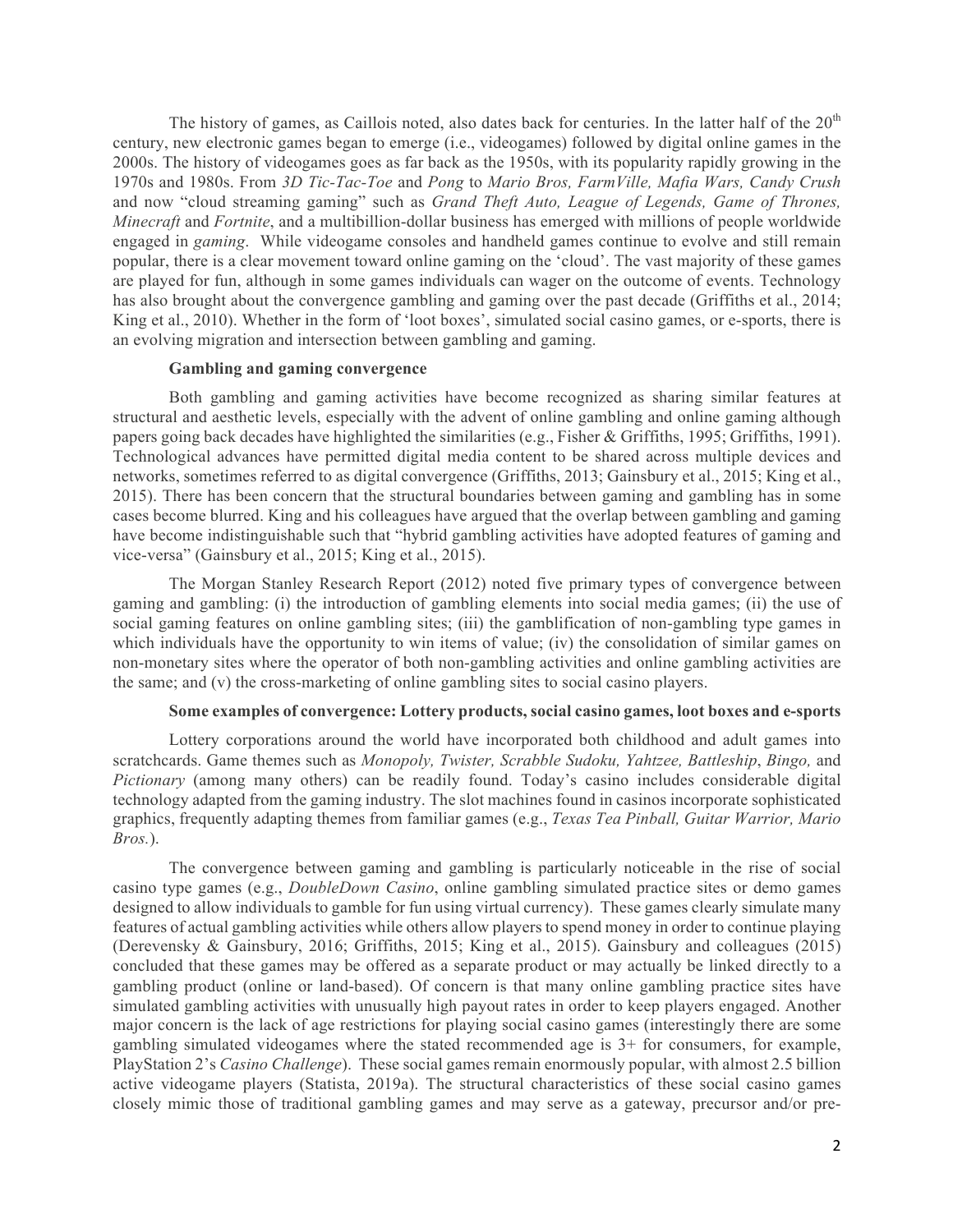gambling training ground for gambling (Derevensky & Gainsbury, 2016; Gainsbury et al., 2015; Griffiths, 2010; 2013; 2015; Parke et al., 2013). Social casino games are typically offered through a variety of social networking sites but can also be found on videogame platforms, with other versions available for other handheld devices (smartphones, tablets, and portable computers). In 2012, the Morgan Stanley Report noted that there were an estimated 170 million people engaged in social casino gaming on a monthly basis (triple the amount engaging in online gambling). Kim and his colleagues (2015) reported they found that approximately 26% of a sample of social casino players (N=409) who never initially gambled online were found to have migrated over to, and engaged in, online gambling after a six-month period, further supporting the Morgan Stanley Report's concerns that social casino games may be a training ground for future gambling.

Another example often cited in the psychological literature concerning the convergence between gambling and gaming are videogames that include the purchasing of 'loot boxes'*.* Here, gamers use real money to buy keys to open the boxes, crates, chests, cases, or bundles where they receive a chance selection of virtual items. In-game virtual items that can be 'won' can include basic customization (i.e., cosmetic) options for a gamer's online avatar to gameplay assets that can help gamers to progress more effectively while gaming (Drummond & Saur, 2018; Griffiths, 2018). These types of embedded activities within videogames are becoming increasingly common, with estimates that the total revenues generated by loot boxes in 2018 likely exceeded \$30 billion. Griffiths (2018) has noted that many of the characteristics of loot boxes are commonly associated with gambling. Whyte (2019), in testimony before the U.S. Federal Trade Commission, argued that loot boxes are akin to slot machines. Players who play a slot machine or unlock a loot box are risking money for the chance of winning a prize or reward that is of value to the player. Common characteristics to both loot boxes and slot machines include the random distribution of prizes, variable value of the prizes, near-miss features, visual and sound cues associated with participation and reward, and are based upon intermittent variable schedules of reinforcement. Zendle and colleagues (Zendle and Cairns, 2018; Zendle et al. 2019a; 2019b) concluded that among gamers aged over 18 years, the more money spent on loot boxes the more likely they are to be problem gamblers. However, the studies could not determine whether the buying of loot boxes acts as a 'gateway' to problem gambling or whether the buying of loot boxes appeals more to problem gamblers than non-problem gamblers.

The issue of whether loot boxes are actually a form of gambling has been debated by a number of stakeholders including gambling regulators, the gaming industry, and legislators who have provided diverse perspectives and opinions. The U.K. Gambling Commission (2018) reported that 31% of children aged 11- 16 years had bought loot boxes, and that the amount of money spent on loot boxes was associated with the severity of gambling problems. While the U.K. Gambling Commission (2018) concluded that where prizes are used within the game itself does not constitute gambling *per se*, other jurisdictions have concluded it represents a form of gambling (Chansky & Okerberg, 2019). Whyte (2019) concluded that "there is reasonable concern that gambling-related harm may occur to some loot box users, particularly among minors and individuals with or at risk for gambling problems." Given that all of the empirical research has been based upon correlational cross-sectional studies, further longitudinal studies are needed to determine the direction of this relationship. Furthermore, while the gaming industry has repeatedly suggested that loot boxes are not gambling, a number of jurisdictions including Belgium and the Netherlands have concluded that loot boxes meet the established criteria for gambling (Chansky & Okerberg, 2019). King and colleagues (2019) go further, suggesting that some in-game purchasing systems could be characterized as "unfair or exploitative", with limited or nor no consumer protection especially for vulnerable populations (e.g., children and adolescents, problem gamers).

 Finally, another area of convergence is in the area of e-sports (electronic sports). E-Sports represents a new and rapidly growing phenomenon. The skill involved and mastering video/online games has led to the professionalization of e-sports (Banyai et al., 2019; Faust et al., 2013). Playing videogames has become one of the most popular recreational activities engaged in by children, adolescents, and adults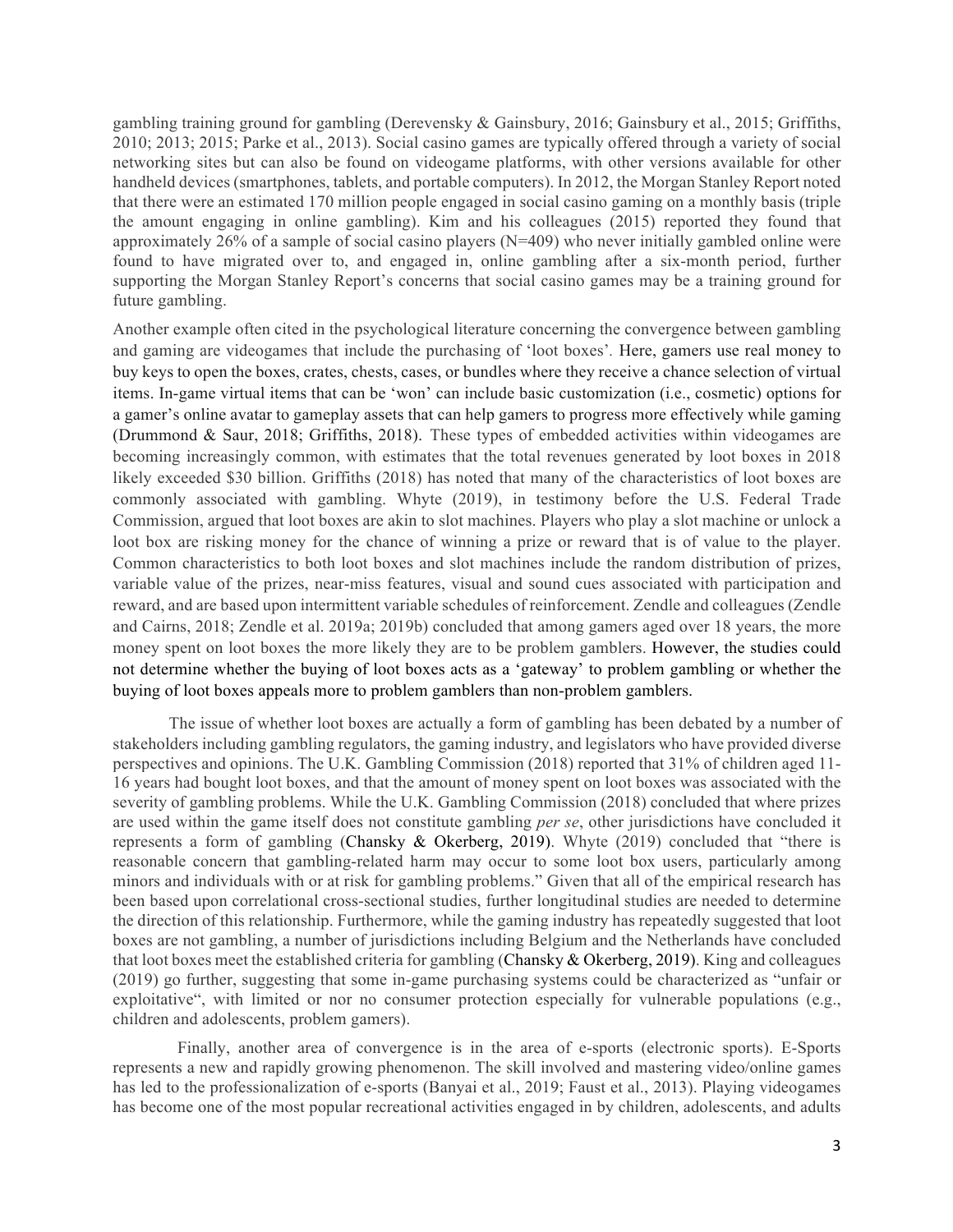alike (Entertainment Software Association, 2017). Not only are people actively engaged in videogame playing but competitive videogame communities have evolved with e-sports also becoming a spectator sport, and wagering on the outcome of competitions and tournaments is growing. Whether engaging in esports for the competition or for fun and entertainment, e-sports have garnered a huge following via online streaming platforms such as *Twitch* and *YouTube* (Banyai et al., 2019). E-sports are basically competitive videogame playing, coordinated by different leagues, where players participate in group gaming competitions. Viewers can watch professional gamers compete against each other in a variety of games. Griffiths (2017) has argued that there may be motivational differences between casual/recreational players and those seeking high levels of competition. While a relatively new phenomenon, the popularity of esports has witnessed enormous growth, with viewers filling major stadiums to watch competitions, with a worldwide audience viewing competitions through video streaming to be in excess of 450 million viewers in 2019, with \$1.1 billion dollars in revenue. Championship tournaments have upwards of 60 million unique visitors watching (Statista, 2019b). Colleges and universities are now building stadiums to house schoolsponsored teams, with the International Olympic Committee considering e-sports as an Olympic event. A growing number of youth are interested in becoming professional videogame players or gaming programmers. While there are differences between e-sport players and e-sport spectators, in some of his writings Griffiths (2017) paralleled professional videogame playing to professional gamblers (i.e., poker players) articulating similarities with respect to the excessive time spent gaming or gambling, issues surrounding the near-miss phenomenon, the use of sophisticated graphics, color and sound, and the perceived skill involved in both activities.

#### **Why should we be concerned about the convergence between gaming and gambling?**

In most jurisdictions, there are no age restrictions on games that simulate gambling activities, the use of loot boxes, or wagering on e-sports. As noted in the Morgan Stanley Report (2012), social casino simulated games may be an entry into real gambling, sometimes with distorted payout rates (i.e., higher probabilities of winning compared to real gambling), and may be teaching young people how to gamble. There is a growing body of evidence that early engagement in social casino type games is a popular activity among children and that young adults who participate in these games are also more likely to engage in actual gambling activities and experience gambling-related problems (Derevensky & Gainsbury, 2016; Gainsbury et al., 2015; Griffiths, 2015; Ipsos MORI, 2011). The fact that some videogames for the *Wii, Nintendo,* and *PlayStation* have casino-type games targeting children as young as 3+ years is concerning. Such gambling-themed games may normalize gambling (Morgan Stanley Report, 2012; Gainsbury et al., 2015), and where payout rates exceed the norm, it may provide a sense of confidence among young people that they can be successful when gambling (Gainsbury et al., 2015). Parke and his colleagues (2013) also suggested that the 'freemium' model may induce social rewards (e.g., bragging rights) which may be more a powerful motivator for continued play.

# **Can the gambling and gaming industry work with the academic research community?**

During the past thirty years, the gambling industry has made great strides and effort toward promoting responsible gambling. A wide variety of harm-minimization and prevention measures have been established and in many cases universally adopted (e.g., voluntary self-exclusion policies). The gambling industry, along with academic researchers, have developed many harm minimization tools that could similarly be used by the gaming industry. Griffiths and Pontes (2019) have argued that the gaming industry has an abundance of high-quality data in the form of player account information (behavioral tracking data) and that if the industry elects to work with researchers it would help all stakeholders to learn more about the acquisition, development and maintenance of gaming and problematic gaming. It would also be helpful for reports presented by the gaming and/or gambling industry examining player data and migration from gaming to gambling (or vice versa) could be shared with academic researchers and regulators to better understand how specific individuals develop problems to either or both of these activities. Attempts at acquiring this data have, in general, not proven successful with the video gaming industry. Griffiths and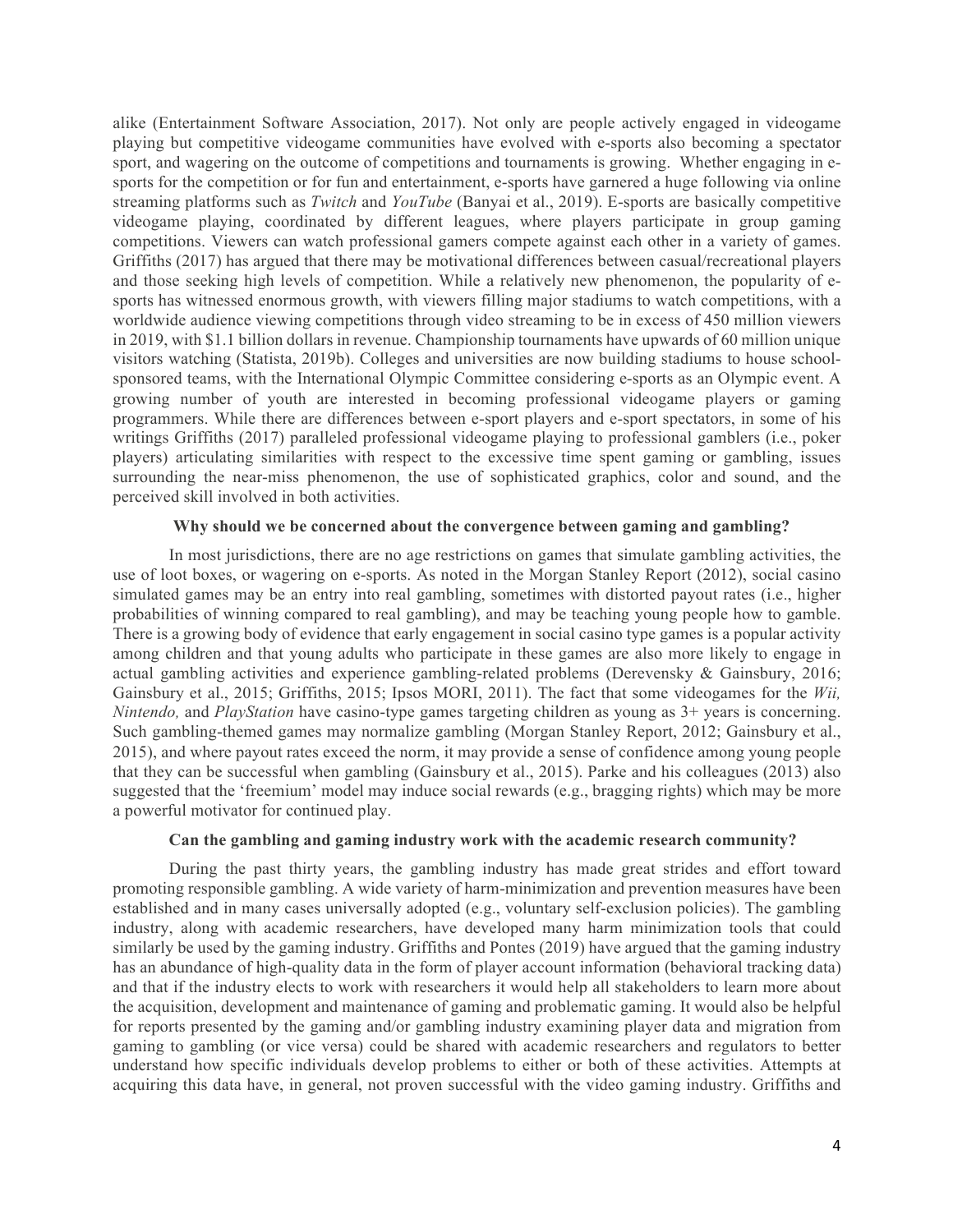Pontes (2019) note that while there is a need for cooperation, the integrity of independent research should not be jeopardized or undermined.

Derevensky and Richard (2019), in commenting on Griffiths and Pontes' (2019) suggestions, similarly argued for greater collaborative efforts between the gaming industry and academic researchers. The examples provided in this paper suggest that (i) there is convergence and some migration between gaming and gambling, (ii) social casino type games may be particularly problematic for some individuals and that such games may be socially and behaviorally conditioning gambling-like behavior and be a risk factor in the acquisition of gambling with real money and later problem gambling, (iii) loot boxes may be problematic and that there is an association between loot box buying and problem gambling, and (iv) many of the social gambling games may be an early training ground for future gambling and gambling-related problems.

A better understanding of the risk factors and vulnerabilities of individuals experiencing problems would be beneficial to the treatment and prevention communities (King, Koster & Billieux, 2019). While the World Health Organization (2019) in its International Classification of Diseases (ICD-11) officially recognized Gaming Disorder as a legitimate mental health disorder, the gaming industry has been reluctant to accept its existence. Ultimately, the goal should be to help minimize any potential problems and develop prevention programs for high-risk individuals. Derevensky and Richard (2019) supported the arguments elucidated by Griffiths and Pontes (2019) that many of the tools and harm minimization strategies adopted by the gambling industry may be relevant within the gaming industry. A number of social media tools, modeled upon the gambling industry, have already been suggested by *Apple, Facebook* and *Instagram.*  Using research to help inform prevention initiatives will go a long way to help protect users. Together, working in collaboration, vulnerable populations can be protected.

### **Consumer protection**

While the gambling industry has embraced the notion of consumer protection and have adopted ethical codes of practice (AGA, 2019; Carran, 2018; National Council on Problem Gambling, 2012; 2019), the video gaming industry has lagged behind. Using the National Council on Problem Gambling's (2019) Internet Responsible Gambling Standards as an example, both gamers and gamblers players should be provided with highly visible and readily accessible tools and information to help them make informed decisions (for gamers this would necessitate being informed about risks associated with excessive gaming, embedded forms of gambling, costs involved in purchasing additional time, probabilities of winning specific items when buying loot boxes, etc.). Risks associated with excessive gaming should be emphasized, along with allowing players to self-exclude themselves from playing. Discussions and indications about the potential problematic and/or addictive nature of games should be included in personal statements. Whether gamers will read such warnings remains uncertain but that does not mean it should not be done. References to resources about gaming (e.g., gamequitters.com) would be helpful, especially for parents.

The gaming industry often argues that the responsibility of the amount of time and the types of games engaged in by children and adolescents should be relegated and monitored by parents. While parents clearly have a responsibility to ensure their children play within reasonable limits, the video gaming industry, as has been done by the gambling industry, can certainly help in minimizing potential problems. While there are distinct differences between gambling and gaming, adopting a public health approach in developing effective policies appears warranted. As Griffiths and Pontes (2019) suggested, there is no need to reinvent the wheel. However, there remains an onus on the video gaming industry to develop and initiate responsible gaming measures that facilitate player protection and harm minimization. Unlike gambling which has legal age restrictions, there are rarely legal age restrictions associated with gaming (although most videogames have age ratings to help parents buy age-appropriate games), and harm minimization strategies may be more difficult to implement and be accepted because of this.

There is little doubt that both gambling and gaming have entertainment value and may have multiple benefits for the majority of individuals who engage in them, yet there remains concern when either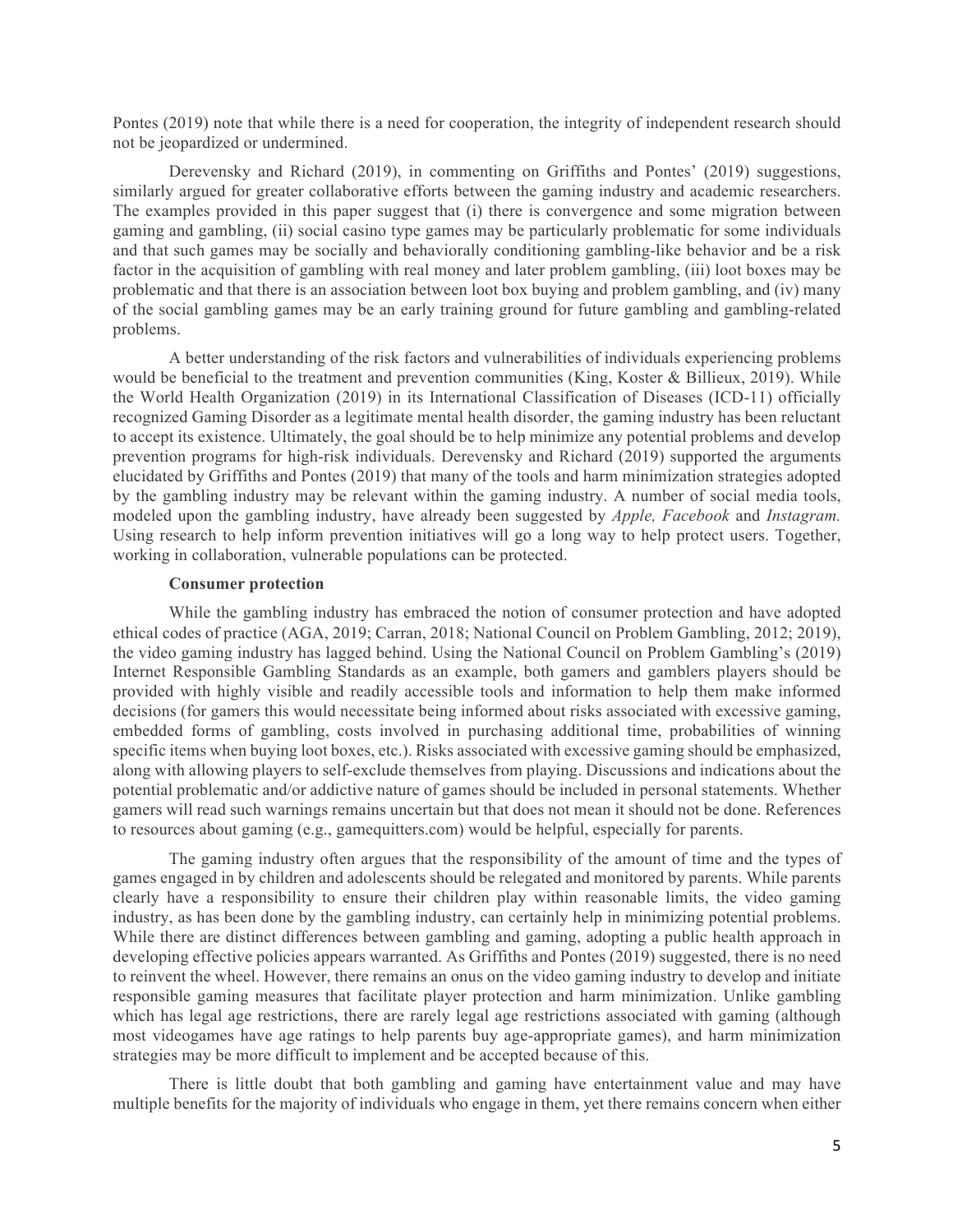gambling or gaming become excessive. Differentiating gaming from gambling will be important for the industry and academics going forward. However, their psychological and behavioral similarities, and areas of overlap should not be overlooked. While the gambling industry has stepped up its duty of care in relation to social responsibility and consumer protection, it is now time for the gaming industry to do so.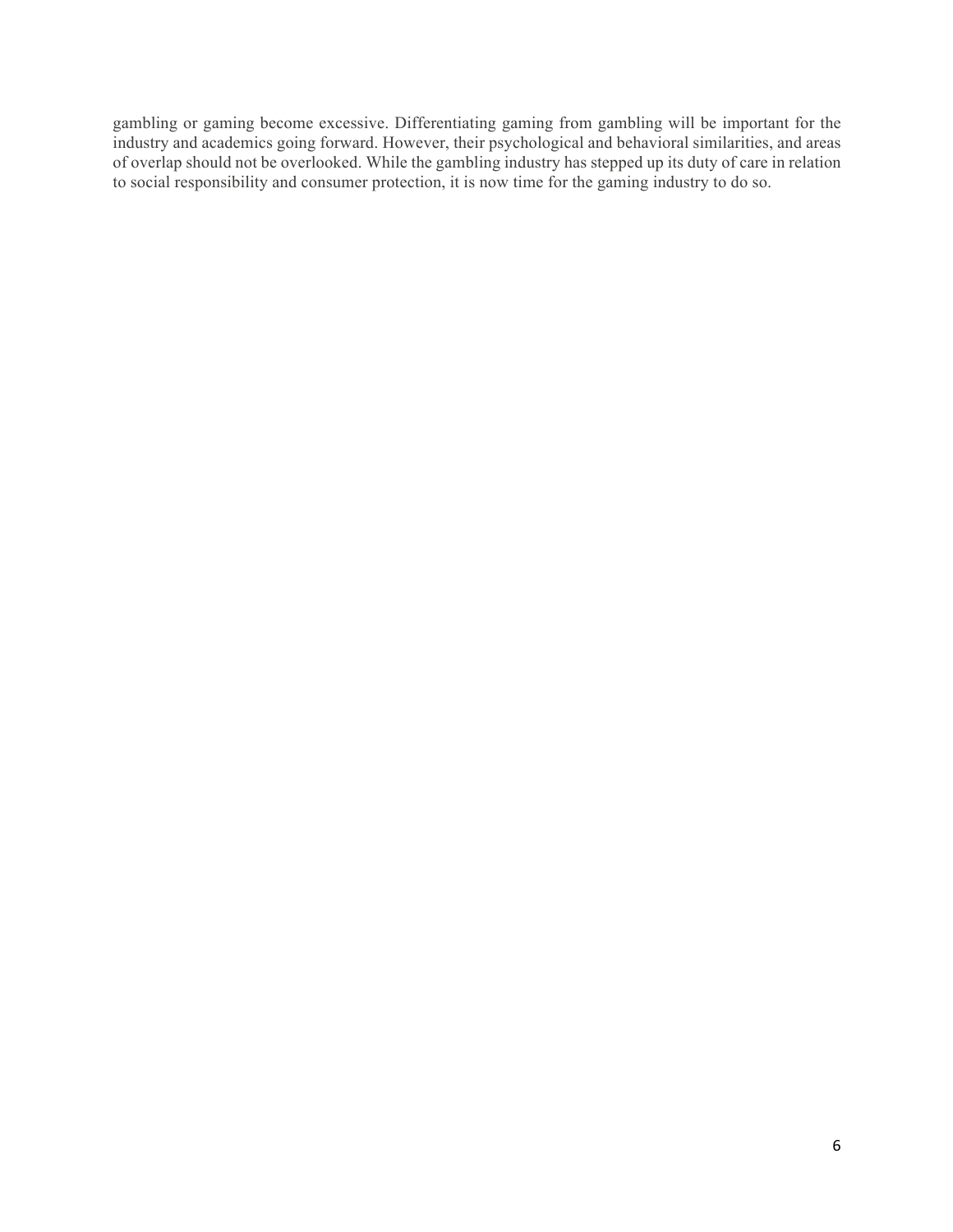## **References**

American Gaming Association (2019) Responsible gaming code of conduct. Retrieved from https://www.americangaming.org/member-code-of-conduct/ September 18, 2019.

Bányai, F., Griffiths, M. D., Király, O., & Demetrovics, Z. (2019). The psychology of eSports: A systematic literature review. *Journal of Gambling Studies*, *35*(2), 351-365.

Caillois, R. (1958). *Man, play and games.* New York: Free Press.

Carran, M. (2018). Consumer protection in EU online gambling regulation: Review of the implementation of European Union Commission Recommendation 2014/478/EU across EU states. Retrieved from: https://www.egba.eu/uploads/2018/12/181206-Consumer-Protection-in-EU-Online-Gambling-EGBA-Executive-Summary.pdf September 18, 2019.

Chansky, E. & Okerberg, E. (2019). Loot box or Pandora's box? Regulation of treasure chests in video games. *National Law Review,* July 22. Retrieved from: https://www.natlawreview.com/article/loot-box-orpandora-s-box-regulation-treasure-chests-video-games

Derevensky, J. L., & Gainsbury, S. M. (2016). Social casino gaming and adolescents: Should we be concerned and is regulation in sight? *International Journal of Law and Psychiatry*, *44*, 1-6.

Derevensky, J. L., & Richard, J. (2019). Response to commentary: The future of gaming disorder research and player protection: What role should the video gaming industry and researchers play? *International Journal of Mental Health and Addiction*, 1-6.

Drummond, A., & Sauer, J. D. (2018). Video game loot boxes are psychologically akin to gambling. *Nature Human Behaviour, 2,* 530-532.

Entertainment Software Association (2017). Essential Facts about the Computer and Video Game Industry. Retrieved from: https://www.theesa.com/wp-content/uploads/2019/03/ESA\_EssentialFacts\_2017.pdf

Faust, K., Meyer, J. & Griffiths, M. D. (2013). Competitive gaming: The potential benefits of scientific study. *International Journal of Cyber Behavior, Psychology and Learning, 3*(1), 67-76.

Fisher, S. & Griffiths, M. D. (1995). Current trends in slot machine gambling: Research and policy issues. *Journal of Gambling Studies, 11*, 239-247.

Gainsbury, S., King, D., Abarbanel, B., Delfabbro, P., & Hing, N. (2015). Convergence of gambling and gaming in digital media. *Melbourne, VIC: Victorian Responsible Gambling Foundation*.

Gaming or gambling? (Editorial). (2018). *Nature Human Behaviour,* 2, 525.

Griffiths, M. D. (1991). Amusement machine playing in childhood and adolescence: A comparative analysis of video games and fruit machines. *Journal of Adolescence, 14,* 53-73.

Griffiths, M. D. (2010). Gaming in social network sites: A growing concern? *World Online Gambling, 9,* 12-13.

Griffiths, M. D. (2013). Social gambling via Facebook: Further observations and concerns. Gaming Law review and Economics, 17, 104-106.

Griffiths, M. D. (2015). Adolescent gambling and gambling-type games on social networking sites: Issues, concerns, and recommendations. *Aloma: Revista de Psicologia, Ciències de l'Educació i de l'Esport, 33*(2), 31-37.

Griffiths, M. D. (2017). The psychosocial impact of professional gambling, professional video gaming, and eSports. *Casino and Gaming International, 28*, 59-63.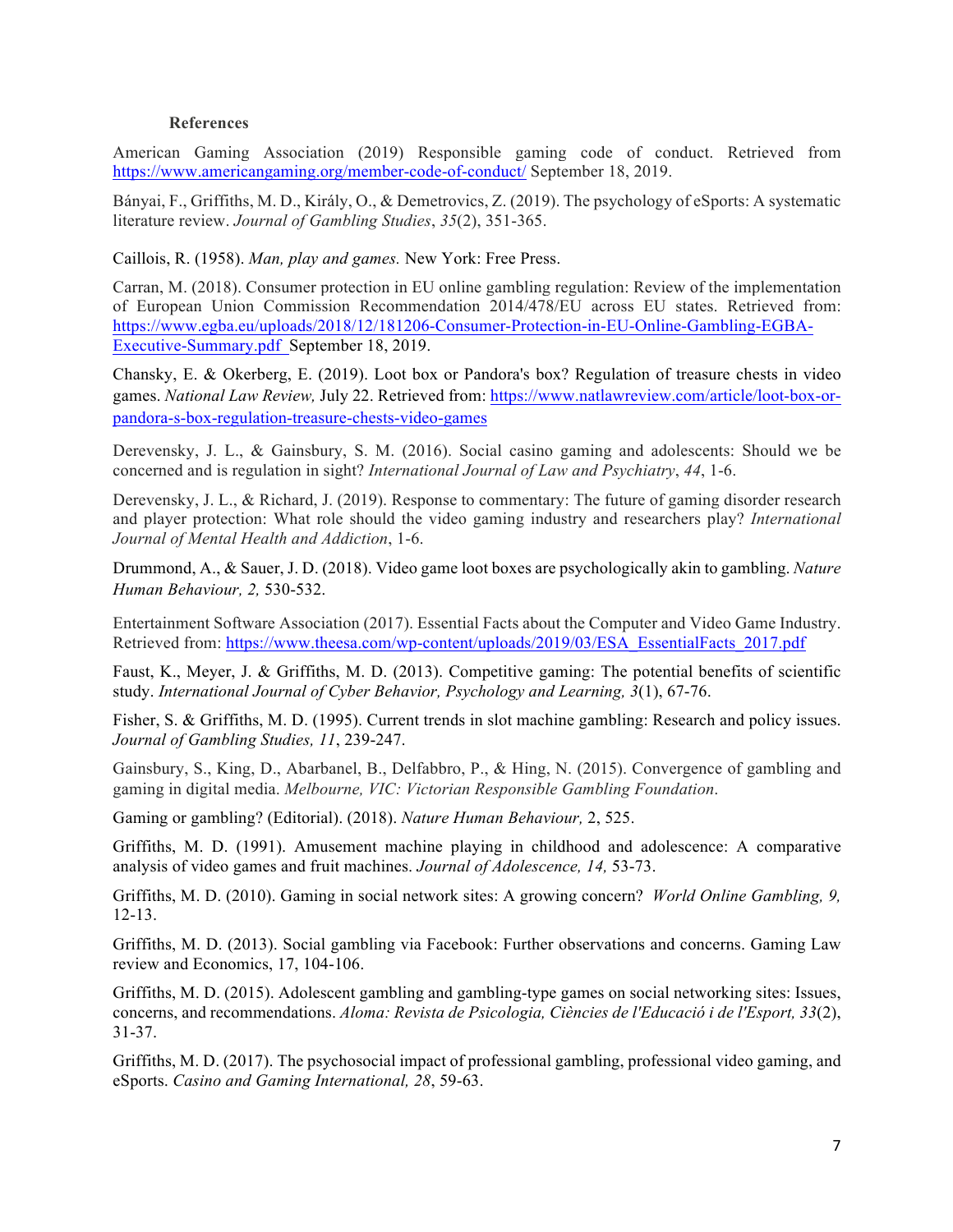Griffiths, M. D. (2018). Is the buying of loot boxes in video games a form of gambling or gaming? *Gaming Law Review*, *22*(1), 52-54.

Griffiths, M. D., King, D. L. & Delfabbro, P. H. (2014). The technological convergence of gambling and gaming practices. In Richard, D.C.S., Blaszczynski, A. & Nower, L. (Eds.). *The Wiley-Blackwell handbook of disordered gambling* (pp. 327-346). Chichester: Wiley.

Griffiths, M. D., & Pontes, H. M. (2019). The future of gaming disorder research and player protection: What role should the video gaming industry and researchers play? *International Journal of Mental Health and Addiction*, 1-7.

IPSOS MORI (2011). *Underage gambling in England and Wales: A research study among 16 year olds on behalf of the National Lottery* Commission. London: National Lottery Commission.

Kim, H. S., Wohl, M. J., Salmon, M. M., Gupta, R., & Derevensky, J. (2015). Do social casino gamers migrate to online gambling? An assessment of migration rate and potential predictors. *Journal of Gambling Studies*, *31*(4), 1819-1831.

King, D. L., Delfabbro, P. H. & Griffiths, M. D. (2010a). The convergence of gambling and digital media: Implications for gambling in young people. *Journal of Gambling Studies*, *26*, 175-187.

King, D., Delfabbro, P., & Griffiths, M. (2010b). The role of structural characteristics in problem video game playing: A review. *Cyberpsychology: Journal of Psychosocial Research on Cyberspace, 4, 1*.

King, D. L., Delfabbro, P. H., Gainsbury, S. M., Dreier, M., Greer, N., & Billieux, J. (2019). Unfair play? Video games as exploitative monetized services: An examination of game patents from a consumer protection perspective. *Computers in Human Behavior*, *101*, 131-143.

King, D. L., Gainsbury, S. M., Delfabbro, P. H., Hing, N., & Abarbanel, B. (2015). Distinguishing between gaming and gambling activities in addiction research. *Journal of Behavioral Addictions*, *4*(4), 215-220.

King, D.L., Koster, E. & Billieux, J. (2019). Study what makes games addictive. *Nature, 573*, 346.

Morgan Stanley. (2012). *Social Gambling: Click Here to Play*. Morgan Stanley Blue Paper. New York: Morgan Stanley Research.

National Council on Problem Gambling. (2019, August 7). *Statement of Keith Whyte Executive Director, National Council on Problem Gambling – Loot boxes or slot machines? Similarities and solutions from the gambling addiction prevention field.* Retrieved from: http://www.ncpgambling.org/wpcontent/uploads/2019/08/NCPG-statement-on-loot-boxes-to-FTC\_August-2019-.pdf

National Council on Problem Gambling. (2012, April 23). *Internet responsible gambling standards.*  Retrieved from: the contract of the contract of the contract of the contract of the contract of the contract of the contract of the contract of the contract of the contract of the contract of the contract of the contract o

http://www.ncpgambling.org/files/faq/Internet%20Responsible%20Gambling%20Standards%20April%2 023%202012.pdf

National Council on Problem Gambling (2019). *Internet responsible gambling standards.* 

Parke, J., Wardle, H., Rigbye, J. & Parke, A. (2013). Exploring social gambling: Scoping, classification and evidence review. Final report submitted tot eh UK Gambling Commission.

Statista (2019a). Number of active video gamers worldwide from 2014 to 2021. Retrieved from https://www.statista.com/statistics/748044/number-video-gamers-world/, September 20, 2019.

Statista (2019b). eSports market-statistics and facts. Retrieved from https://www.statista.com/topics/3121/esports-market/ , September 20, 2019.

U.K. Gambling Commission (2018). Young people and gambling, 2018: A research study among 11-16 year olds in Great Britain. https://www.gamblingcommission.gov.uk/PDF/survey-data/Young-People-and-Gambling-2018-Report.pdf